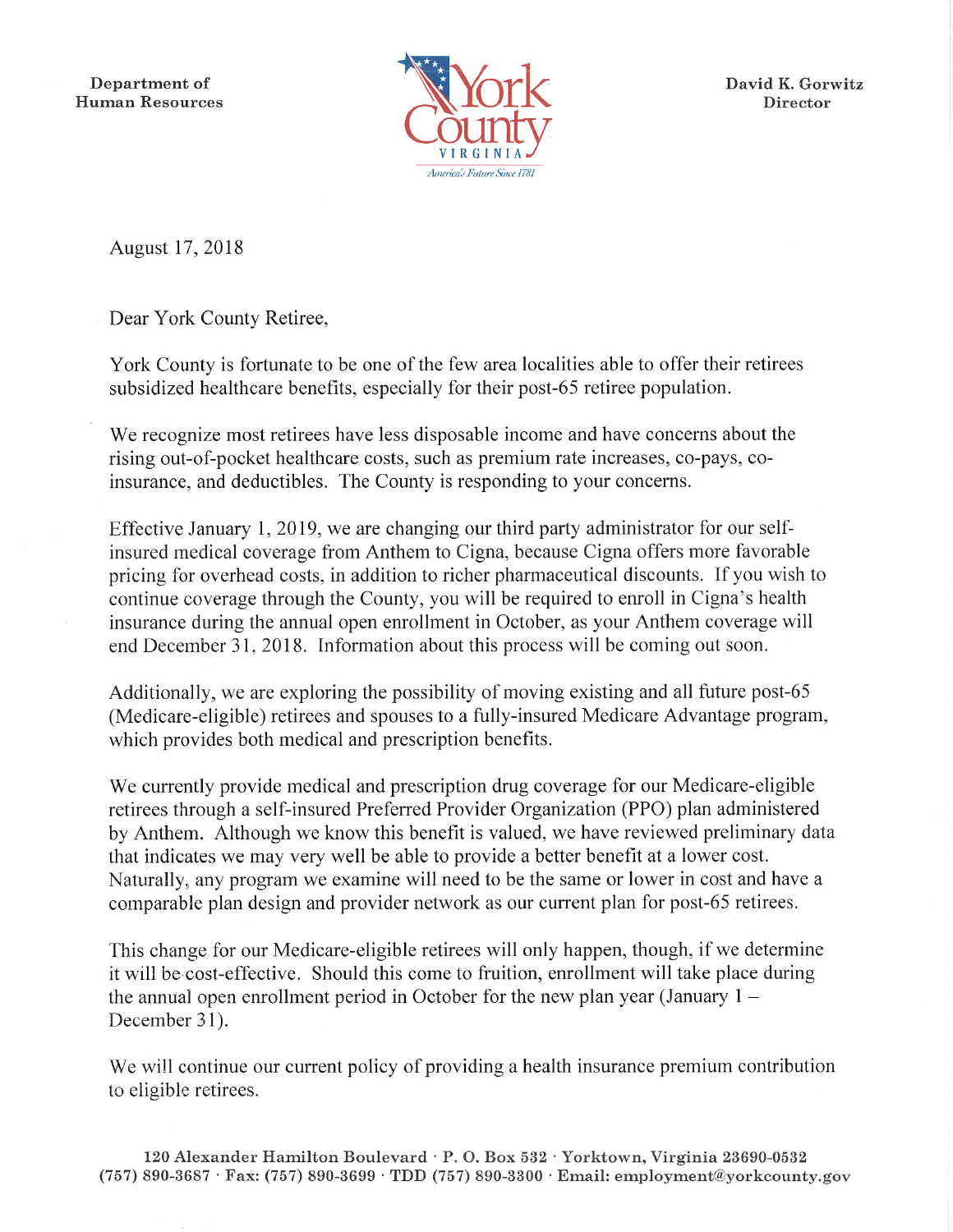Please be on the lookout for more information coming in the mail from the Human Resources Department.

 $\overline{\tau}(\overline{z})$ 

Sincerely,

 $\label{eq:1.1} \begin{array}{cc} \mathbf{X} & \mathbf{X} \\ \mathbf{X} & \mathbf{X} \end{array}$ 

 $\langle \tilde{\varphi} \rangle$ 

 $\omega_{\rm S}$ 

 $\alpha$ 

bavid K. Gorwitz Director Department of Human Resources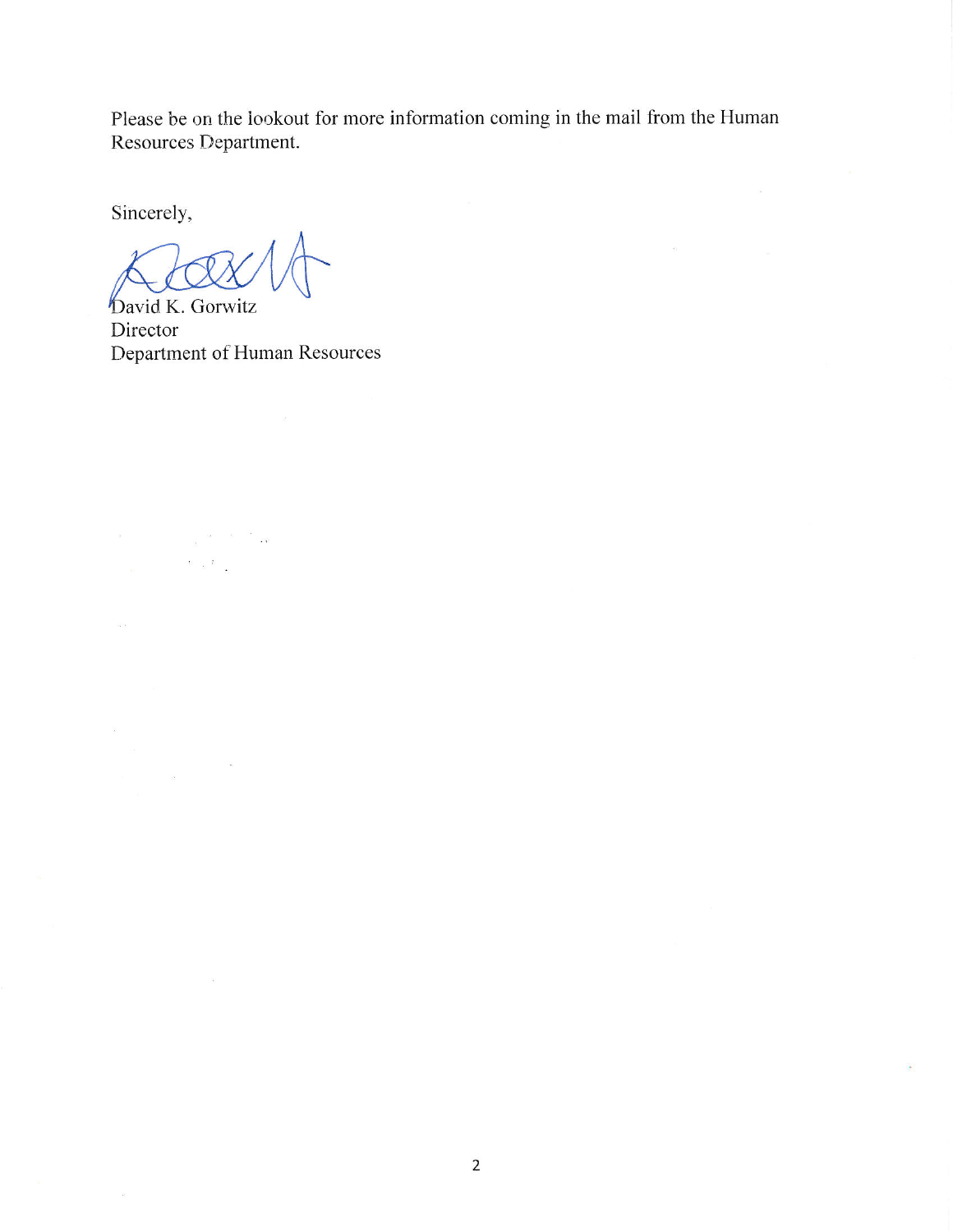# **York Board of Supervisor's Meeting August 21, 2018**

## **Maintenance Accomplishments for Quarter and County Requests May 1 – Jul 31**

We have completed 560 of 662 maintenance work orders this quarter with 102 outstanding (85% complete).

- 43 Drainage
- 24 Vegetation
- 35 Roadway / Signs

Residency Direct Line 757-253-5138/VDOT's Customer Service Center **1-800-FOR-ROAD (1-800-367-7623)**

# **A few highlight of the accomplishments are:**

Route 134 Safety Project -Ditching

Route 17 Safety Project -Ditching and pavement

Safety Project Pipe install on Davids Way

Ditch cleaning on Bridgewood Dr, Leslie Ln, Owen Davis Blvd, Railway Rd, and Tam O Shanter Blvd Street sweeping bike lanes on Old York Hampton Hwy, Rte 17 Turn lanes, Rte 238, and Foxwood S/D Pothole repairs (Infrared and traditional)-Primary and Secondary route patching Crossover culvert replacement on Robs Road and Hornsbyville Road Culvert repair on Seaford Road, Bay Tree Beach Road

County wide Mowing – Completed 2<sup>nd</sup> Primary and Secondary cut and start the 3<sup>rd</sup> cut on August 20<sup>th</sup>

# **Current Projects**

# **Calendar Year 2018 Paving Program**

*Plant Mix –* **Primary**: F137 Rochambeau Dr, Rte 60 Richmond Rd (Completion end of September) **Secondary**: Rte 1310 National Ln, Rte 1314 Lakeshead Dr, , Rte 1470 Jessica Dr, Rte 1471 Zacary Place, Rte 1472 Seth Ln, Rte 1700 Whispering Way, Rte 1701 Beach Rd, Rte 602 Fenton Mill Rd, Rte 658 Yorkville Rd, Rte 706 Yorktown Rd (Completed)

## **I-64 Widening Segment 2 (UPC 106665) Allan Myers**

The I-64 Segment 2 project includes reconstruction of the existing lanes and an additional 12' wide travel lane and median shoulder in each direction. Outside paved shoulders will be widened from 10' to 12' west of Exit 243 due to the higher truck volumes. Ramp acceleration and deceleration lanes on I-64 will be lengthened. Nine existing bridges in the corridor are being rehabilitated and widened. Steel beams for the 9 widened bridges have been set. Work continues on the bridge rehabilitation and new deck placement. All east bound traffic was shifted to new inside lanes as of August 7, 2018. All west bound traffic is expected to be shifted to the new inside travel lanes by August 30, 2018. The work zone speed limit of 55 mph remains in effect. The project is on schedule for completion by May 24, 2019.

## **I-64 Widening Segment 3 (UPC 106689) Shirley**

The I-64 Segment 3 project includes reconstruction of the existing lanes and an additional 12' wide travel lane and median shoulder in each direction. The outside paved shoulders will be widened from 10' to 12'. Ramp acceleration and deceleration lanes on I-64 will be lengthened. Two bridges over Colonial Parkway and two bridges over Lakeshead Drive will be rehabilitated and widened. The two 900' long Queens Lake bridges will be replaced. NTP was issued to the Shirley/Dewberry Design Build team on January 3, 2018. Shoulder strengthening to shift traffic to the outside lanes is scheduled to begin on August 12, 2018. The contract construction completion date is September 24, 2021, with an early completion incentive date of June 26, 2021.